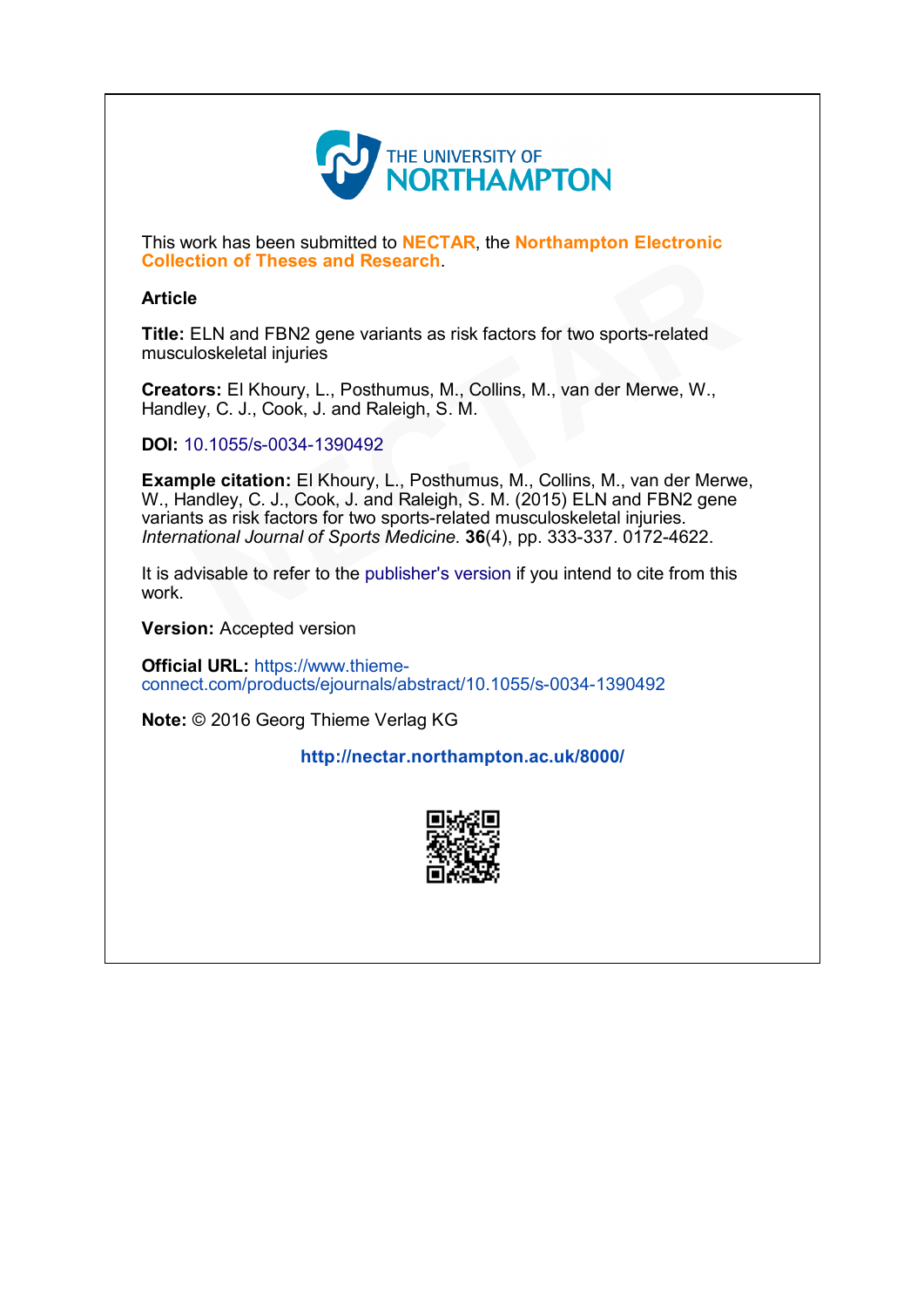### *ELN* **and** *FBN2* **gene variants as risk factors for two sports related musculoskeletal**

**injuries** 

## **Abstract**

The ELN and FBN2 proteins are important in extracellular matrix function. The *ELN* rs2071307 and *FBN2* rs331079 gene variants have been associated with soft tissue pathologies. We aimed to determine whether these variants were predisposing factors for both Achilles tendinopathy (AT) and anterior cruciate ligament (ACL) ruptures.

For the AT study, 135 cases (TEN group) and 239 asymptomatic controls were recruited. For the ACL rupture study our cohort consisted of 141 cases (ACL group) and 219 controls. Samples were genotyped for both the *ELN* rs2071307 and *FBN2* rs331079 variants using TaqMan assays. Analysis of variance and chi-squared tests were used to determine whether either variant was associated with AT or ACL rupture with significance set at p<0.05.

 The GG genotype of the *FBN2* variant was significantly over-represented within the TEN group (p=0.035; OR=1.83; 95% CI 1.04–3.25) compared to the CON group. We also found that the frequency of the G allele was significantly different between the TEN (p=0.017; OR=1.90; 95% CI 1.11–3.27) and ACL groups (p=0.047; OR=1.76; 95% CI 1.00–3.10) compared to controls. The *ELN* rs207137 variant was not associated with either AT or ACL rupture. In conclusion, DNA sequence variation within the *FBN2* gene is associated with both AT and ACL rupture.

 **Keywords** Gene; Achilles Tendinopathy; Tendon rupture; Ligament rupture; Injury prevention.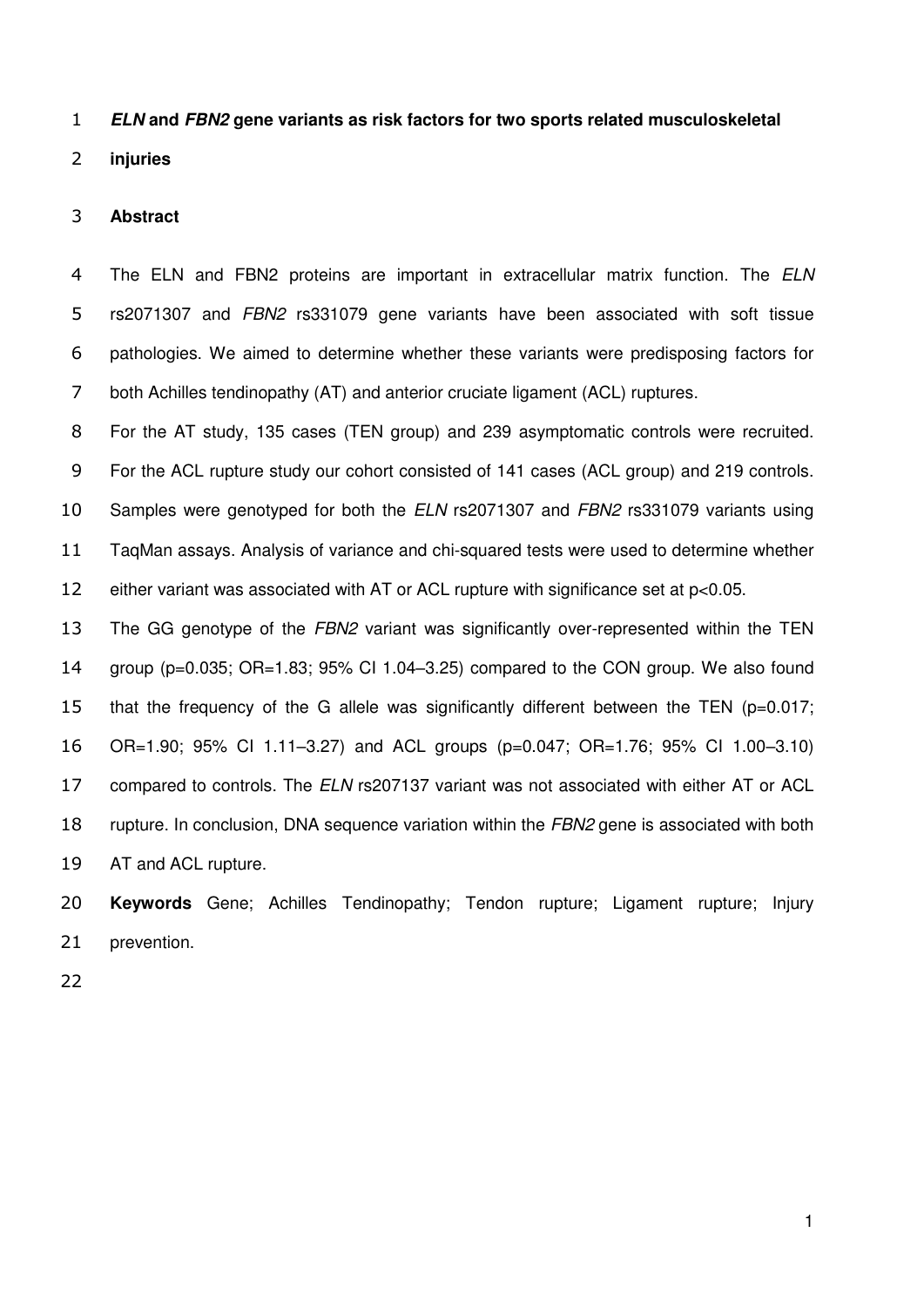#### **Introduction**

 Injury to the Achilles tendon and the anterior cruciate ligament are severe traumas typically sustained during sports activities. Achilles tendon injuries, including chronic Achilles 26 tendinopathy (AT) and acute Achilles tendon rupture, are prevalent within athletic populations 27 [26]. Indeed, the lifetime incidence of AT is approximately 10% in the general population and as high as 50% within competitive runners [12]. Chronic AT may be due, in part, to excessive exposure of the Achilles tendon to acute or repetitive mechanical loading forces experienced during exercise [15]. Anterior cruciate ligament (ACL) ruptures have low lifetime prevalence in the general population but have been reported to be nearly 80% among netball players [7]. The most common mechanism of ACL rupture involves a sudden change in an athlete's direction or rapid deceleration [19]. Both AT and ACL ruptures are complex multifactorial phenotypes with several intrinsic and extrinsic risk factors. However, the exact aetiology is not yet fully understood [3].

 Among the intrinsic risk factors, several genetic sequence variants have been shown to increase the risk (predispose individuals) to AT and ACL ruptures. Variants within the *TNC*  [3], *MMP3* [29], *GDF5* [23] and *TIMP2* genes [5] are associated with the risk of AT. Furthermore, variants within the *COL1A1* [22] and *COL12A1* genes [24] have also been associated with ACL ruptures. Interestingly, a variant within the *COL5A1* gene was found to be associated with both AT [16] and ACL ruptures [25]. These findings show that both chronic AT and ACL ruptures have a partial polygenic basis where complex interactions between genes and the environment are likely to exacerbate the risk of both types of injuries [3]. All the genes described above encode proteins with either a structural or regulatory role in maintaining the homeostasis of the soft tissue extracellular matrix (ECM). Therefore, it is fair to assume that other genes, which code for additional regulatory components of the ECM might also be candidates for AT and ACL rupture.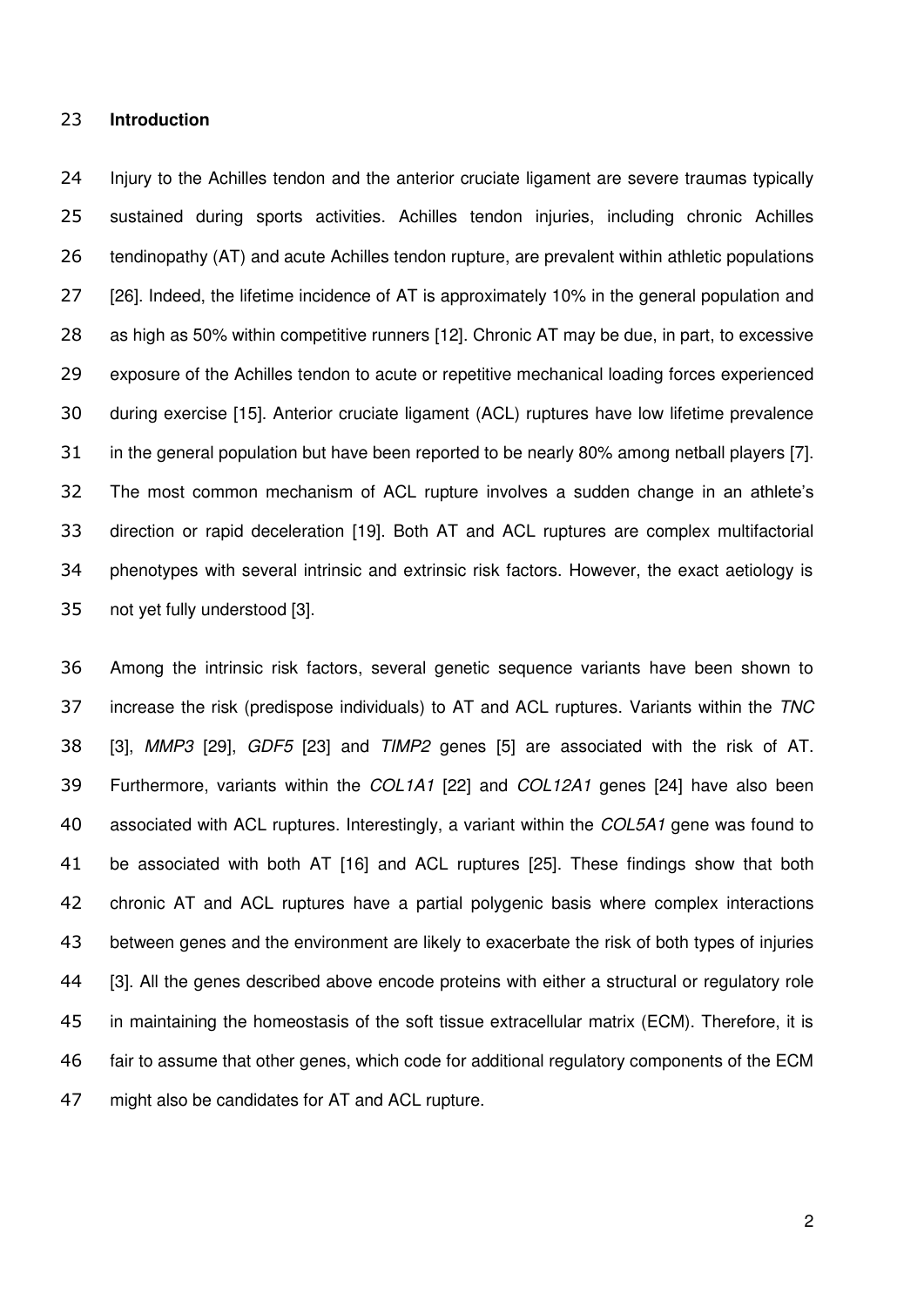Elastin (ELN) is an insoluble polymer composed of several tropoelastin molecules covalently bound to each other by cross-links [31]. ELN proteins contribute to tendon and ligament elasticity by allowing them to stretch and return to their original state. These proteins have an important load-bearing role in musculoskeletal tissues and are expressed in places where mechanical energy is stored [8]. The *ELN* rs2071307 gene variant has been shown to be associated with other multifactorial conditions of the extracellular matrix, such as aortic stenosis [6] and aortic aneurysm [33]. Interestingly, the *ELN* rs2071307 variant is located within exon 20 of the gene and is a non-synonymous SNP. It is predicted to be deleterious (Queen's University. [http://compbio.cs.queensu.ca/F-SNP/\)](http://compbio.cs.queensu.ca/F-SNP/) since it substitutes a hydrophobic amino acid glycine with a hydrophilic serine residue (National Center for Biotechnology Information. [http://www.ncbi.nlm.nih.gov/projects/SNP/\)](http://www.ncbi.nlm.nih.gov/projects/SNP/). This substitution may disrupt the integrity of the microfibrils rendering them more prone to damage [18] and therefore this variant may predispose to soft tissue damage during sports performance.

 Fibrillins are large glycoproteins present in the extracellular matrix of tendons and ligaments [2]. Both fibrillin-1 (FBN-1) and fibrillin-2 (FBN-2) share high amino acid homology and are involved in providing strength and flexibility to various soft tissues. FBN-2 is abundant in elastic tissues, such as tendons and ligaments [35] where it plays an important role in the assembly of elastic fibres [2]. Mutations within the *FBN2* gene are known to associate with musculoskeletal pathologies such as congenital contractural arachnodactyly [9]. Furthermore, the rs331079 variant located within intron 7 of the gene (University of Florida. [www.snpper.chip.org\)](http://www.snpper.chip.org/) has previously been associated with intracranial aneurysms [32].

 As both the *FBN2* rs331079 and the *ELN* rs2071307 variants associate with other conditions related to the extracellular matrix we considered them as possible risk determinants for both AT and ACL rupture. Accordingly, the aim of this study was to test that hypothesis.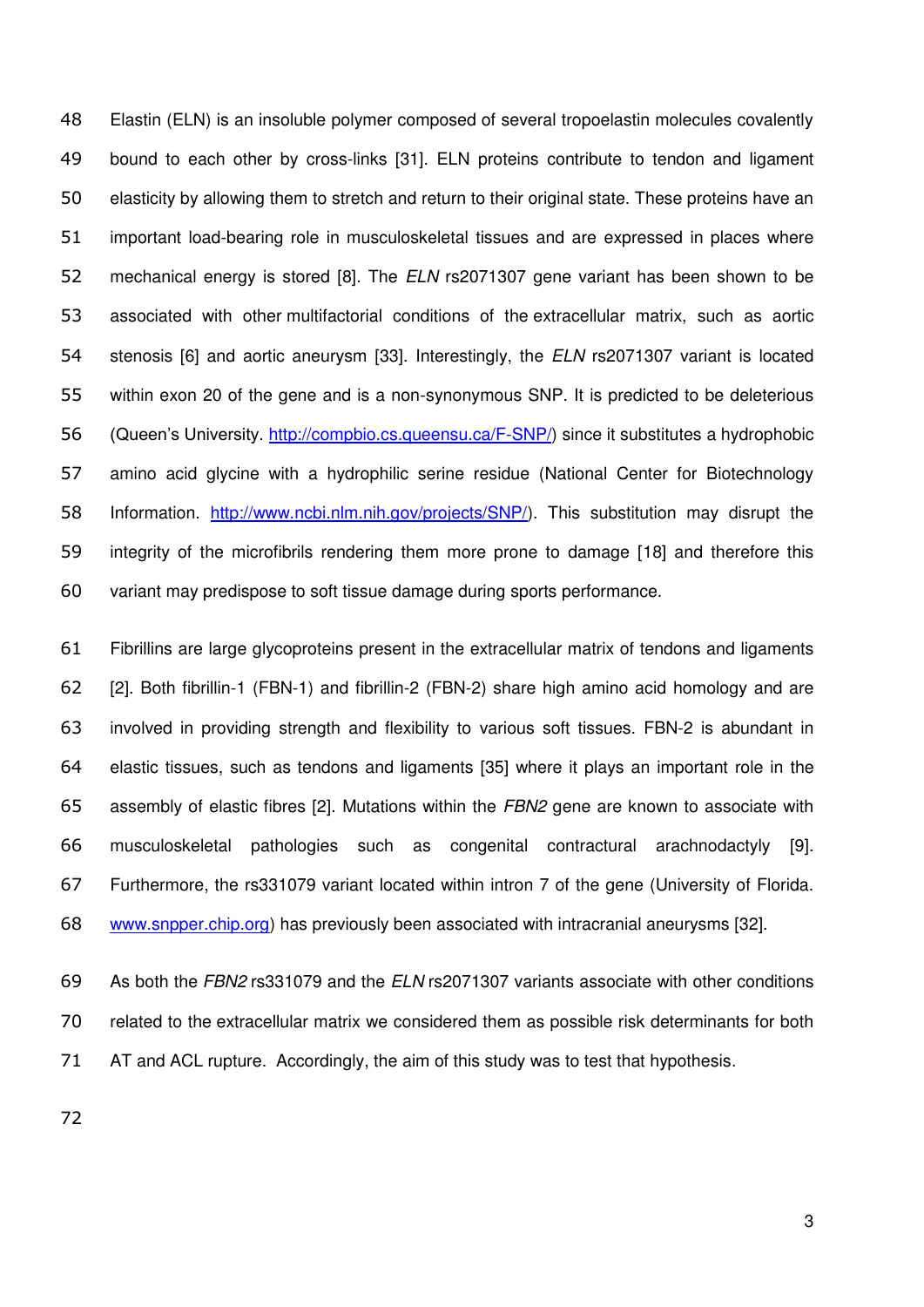#### **Material and Methods**

 One hundred and thirty five (60 Australian (AUS) and 75 South African (SA)) Caucasian participants with Achilles tendinopathy (TEN group) were recruited to this study from the Musculoskeletal Research Centre at La Trobe University in Melbourne, and from the Medical Practice at the Sports Science Institute of South Africa. Furthermore, 239 (143 AUS and 96 SA) asymptomatic Caucasian controls (CON groups) were recruited to this study from recreational sports clubs within the Melbourne area in Australia, and within the Cape Town 80 area in South Africa. Chronic AT was clinically diagnosed as described by Mokone et al.[17] in the first manuscript describing the South African AT cohort. The Australian cohort used the same clinical diagnosis described by Mokone et al. In addition, diagnosis was confirmed with 83 soft tissue ultrasound examination in all the AUS and 40 of 75 SA participants. In addition, 141 South African Caucasian participants with surgically diagnosed ACL ruptures (ACL group) and 219 apparently healthy (CON group), unrelated, physically active, gender matched South African Caucasian participants without any self-reported history of ligament or tendon injury were recruited for this study as previously described [22]. Seventy four participants sustained the injury through a non-contact mechanism and were analysed as a separate subgroup (NON subgroup).

 Previous injury data was used as inclusion criteria in the various cohorts analysed. In the AUS Achilles cohort, the CON group had no history of any tendon injury, whereas in the SA Achilles cohort, the CON group merely had no previous history of Achilles tendon injuries. In the case of ACL rupture, the first ACL rupture was documented as the specific inclusion injury. Therefore, by definition, no participant in the ACL group had a previous ACL rupture

95 None of the participants included in this study had symptoms or signs -of Ehlers-Danlos syndrome (EDS), hypermobility or benign hypermobility joint syndrome or other monogenic connective tissue disorders when their medical examinations were reviewed by the medical practitioner [16,17,34].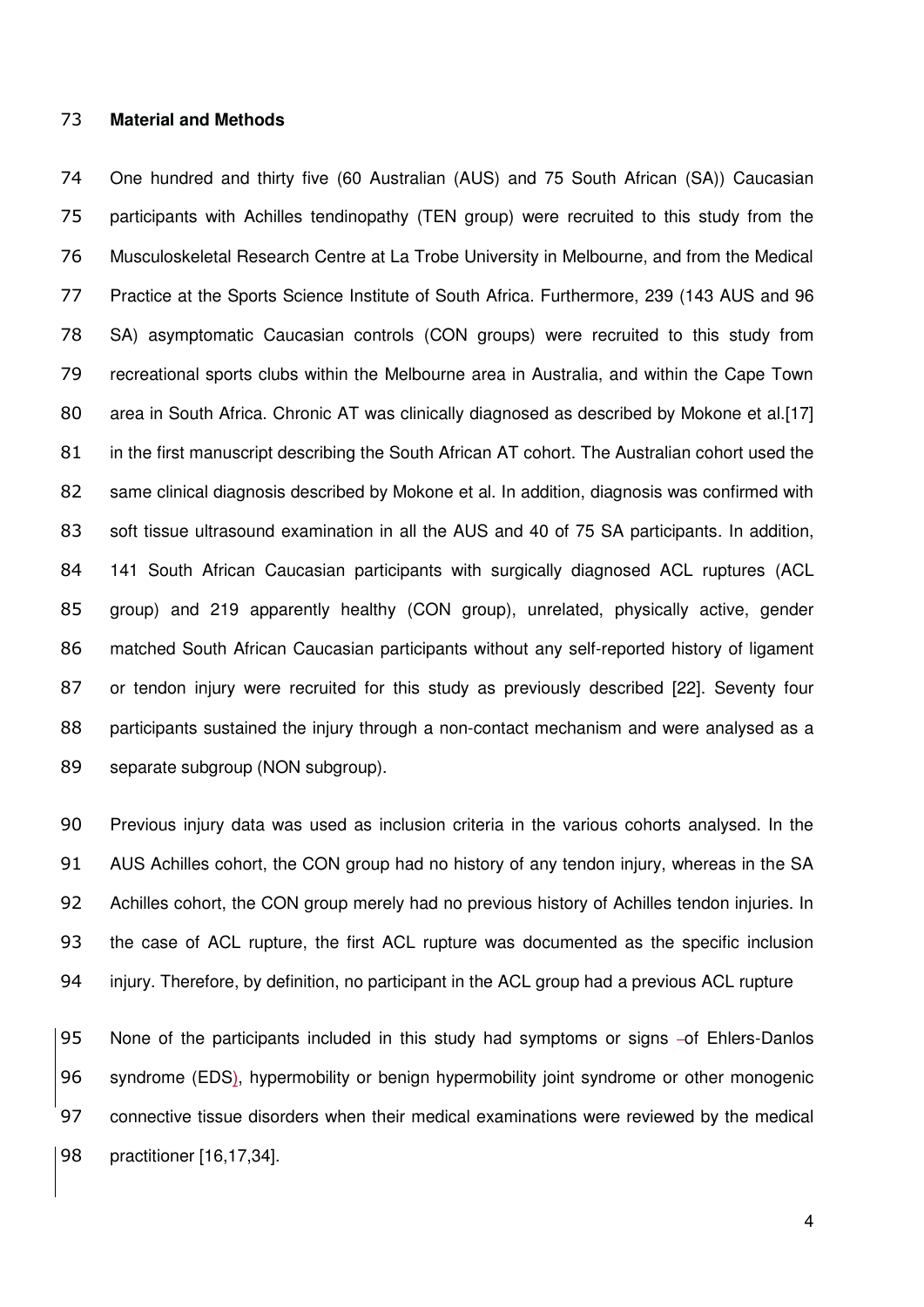Physical activity data was recorded for the South African Achilles tendinopathy cohort (SA CON and SA TEN), but not for the Australian Achilles tendinopathy cohort (AUS CON and AUS TEN). In addition physical activity data was also recorded for the South African ACL cohort (SA ACL and SA CON). The data recorded for the SA CON and SA TEN groups included total years participated in running and high impact sports, as well as hours per week of participation in the last 2 years. The data reported for the ACL cohort included years of participation in contact sports, non-contact jumping sports, non-contact non-jumping sports and skiing sports–Data were collected as previously described [16, 25].

 Based on our earlier work, this study had a large enough sample size to detect associations with an OR of 2.0 at p<0.05 with 80% power [28]. All participants gave informed written consent, in accordance with the journal's recommendations [10,11], and all completed a medical and injury history questionnaire. Ethical approval was obtained from the Research Ethics Committees at the University of Cape Town, South Africa, La Trobe University, Australia, Monash University, Australia and the University of Northampton, United Kingdom 113 prior to initiating this work.

 For the Australian cohort, DNA was extracted from whole blood using Qiagen DNA extraction kits (Flexigene DNA kit, Qiagen P/L, Valencia, California, USA) as per the manufacturer's recommendations. DNA from the South African individuals was extracted from blood using the method described by Lahiri and Nurnberg [14] and modified by Mokone et. al. [16,17]. 118 Upon extraction, DNA was frozen at -20 °C for long-term storage, and smaller aliquots were 119 stored at 4 °C for short term usage.

 DNA from all participants was genotyped for the *FBN2* rs331079 and *ELN* rs2071307 gene variants using fluorescence-based TaqMan assays (Applied Biosystems, Foster City, CA, USA). PCR reactions contained allele-specific probes and primers in a PCR mastermix containing AmpliTaq DNA Polymerase Gold (Applied Biosystems, Foster City, CA, USA) in a total reaction volume of 12 μL. PCR was performed on an Applied Biosystems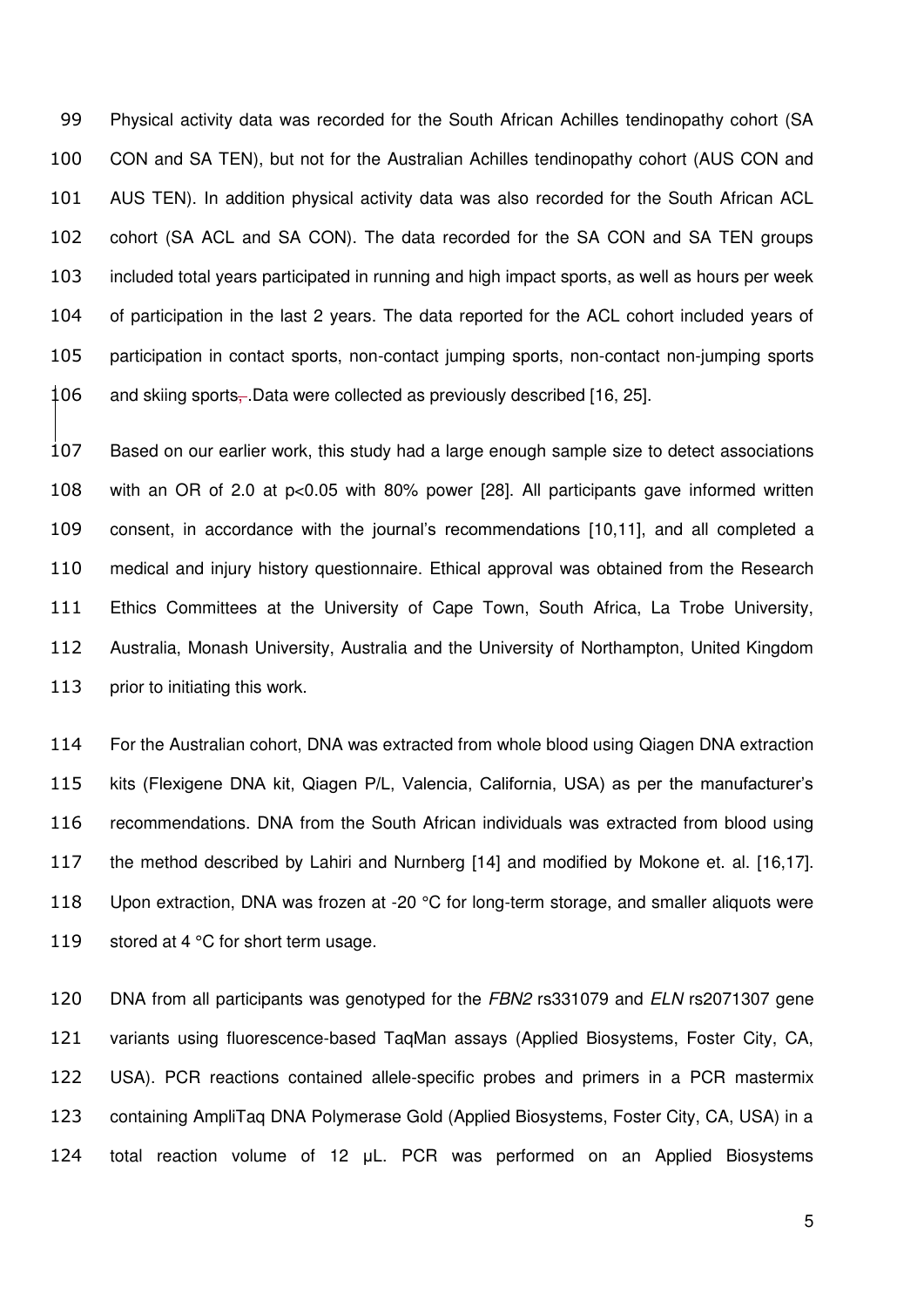125 StepOnePlus<sup>™</sup> real-time PCR system (Applied Biosystems, Foster City, CA, USA). Genotypes were called according to output clustering profiles using Applied Biosystems 127 StepOnePlus<sup>™</sup> real-time PCR software Version 2.1 (Applied Biosystems, Foster City, CA, USA). Rox was used as a passive reference to normalise fluorescence signal intensity relative to the amount of sample used.

 The statistical power of the study was determined using Quanto v1.2 [\(http://hydra.usc.edu/gxe\)](http://hydra.usc.edu/gxe). The initial calculations were done using a recessive model and a disease population prevalence of 10%. Assuming a risk allele frequency of 60%, a matched case-control population of 136 individuals per group was adequate to detect an allelic OR of 2.0 at a power of 80% and a significance level of 5%.

 Data were analysed using SPSS Version 20 (SPSS Science Inc, Chicago, Ill, USA) statistical program. A one-way analysis of variance was used to establish if any significant difference existed between the characteristics of the TEN and CON groups within the Australian and South African cohorts as well as between the ACL rupture and CON groups. A chi-squared  $(\chi^2)$  analysis or Fisher's exact test was used to determine if significance differences existed between genotype and/or allele frequencies, as well as other categorical data between the groups. In all analysis significance was accepted when p<0.05. Adjustments for multiple testing were not conducted as it has been previously described [21] that no appropriate method exists. Furthermore, the Bonferroni adjustment was considered too conservative [21] and inappropriate for a situation like this where there is prior evidence that the gene of interest is associated with a trait [20]. Hardy-Weinberg equilibrium was determined using the program Genepop web version 3.4 (Curtin University. [http://genepop.curtin.edu.au/\)](http://genepop.curtin.edu.au/).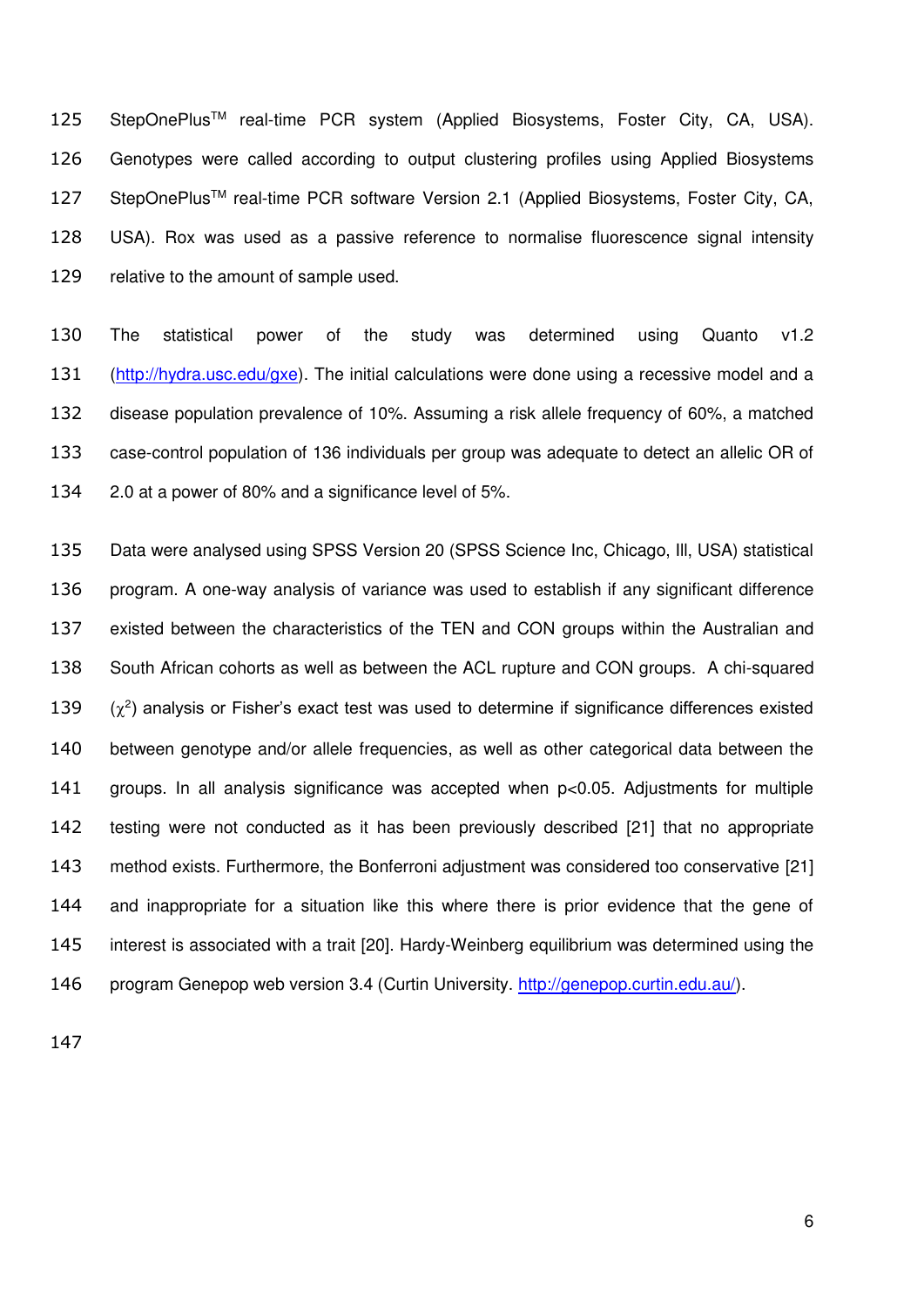#### **Results**

 Running was the predominant sporting activity resulting in Achilles tendon injuries (63.1%, N=65) in the SA cohort. The SA groups were matched for the mean number of years 151 participating in running (CON,  $8.7 \pm 8.2$  yrs, n=95; TEN, 10.0  $\pm$  11.0 yrs, n=62; p=0.402). However, there was a significant difference in hours of training between the two groups (CON, 3.6 ± 3.0 hrs/week, n=91; TEN, 2.4 ± 2.7 hrs/week, n=55; p=0.011), where the SA CON group trained for more hours per week. The SA TEN participants participated in more 155 years of high impact sports compared to the SA CON group in the past (CON,  $9.4 \pm 8.4$  yrs, 156 n=95; TEN, 13.1  $\pm$  11.1 yrs, n=62; p=0.018), however, the SA CON group performed a greater amount of high impact sports during the last 2 years (CON, 3.6 ± 3.1 yrs, n=95; TEN, 2.5 ± 12.9 yrs, N=62; p=0.029. Although all AUS participants were physically active individuals, the type of sporting activity involved in, the hours of training and the frequency of activity were not recorded.

 The SA ACL and SA CON groups were matched for years of participation in contact sports (SA CON, 11.7 ± 7.1 yrs, n=219; SA ACL, 11.5 ± 8.0 yrs, n=141; p=0.892), non-contact 163 jumping sports (SA CON, 27.8 ± 19.9 yrs, n=190; SA ACL, 25.7 ± 22.6 yrs, n=141; p=0.398), 164 non-contact non-jumping sports (SA CON,  $11.5 \pm 7.1$  yrs, n=219; SA ACL,  $10.5 \pm 8.5$  yrs,  $n=141$ ; p=0.575), and skiing sports (SA CON, 19.1  $\pm$  16.9 yrs, n=219; SA ACL, 8.6  $\pm$  8.5 yrs, n=141; p=0.094).

 Since the *ELN* rs2071307 and *FBN2* rs331079 allele and genotype frequencies in both of the South African (SA) and Australian (AUS) TEN and CON groups were similar (Supplementary table 1), the data was collectively analysed. The CON and TEN groups were similarly matched for age and gender (Table 1). When co-varied for sex, the two groups were similarly matched for height. Furthermore, when co-varied for sex and age at recruitment, the TEN group was found to be significantly heavier (p<0.001) with larger BMIs (p<0.001) (Table 1). The TEN group was recruited on average 5.1 years after the initial injury.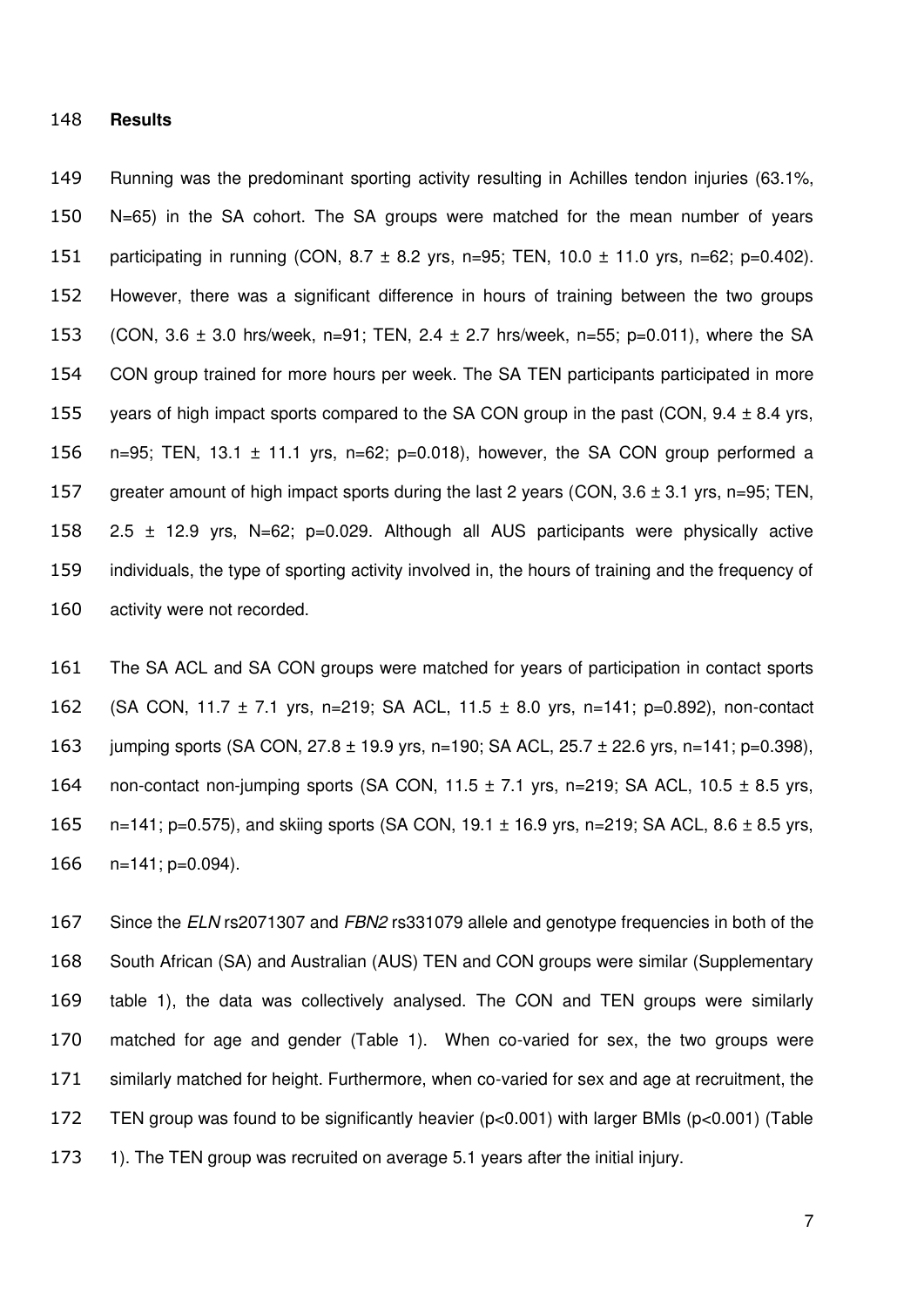Participants in the AUS TEN group carrying the *ELN* rs2071307 AA (53.1 ± 11.6, n=10) genotype were significantly (p=0.005) older when they reported their initial Achilles tendon 176 injury when compared to those with a GG (37.2  $\pm$  12.6, n=16) or GA (37.8  $\pm$  13.6, n=32) genotype. There were, however, no significant differences in the mean ages of the three 178 genotype groups in the CON AUS group (GG:  $40.7 \pm 11.8$ , n=48; GA:  $37.4 \pm 12.2$ , n=68; AA:  $\pm$  40.1  $\pm$  12.1, n=24; p=0.323). There were no other significant genotype effects of either variants with respect to height, weight, BMI, or sex in the AT group (data not shown). Furthermore, the investigated variants did not show any interaction with age, height, weight, BMI and sex in the ACL population (data not shown).

 The genotype frequency distributions of the *FBN2* rs331079 and the *ELN* rs2071307 variants within the AT and the ACL rupture groups are shown in table 2. In the combined TEN cohort, the *FBN2* rs331079 genotype frequency was significantly different (p=0.035) between the CON (GG, 76.9%; GC + CC, 23.1%) and TEN (GG, 85.9%; GC + CC, 14.1%) groups (Table 2). The GG genotype was significantly over-represented within the TEN group (p=0.035; OR=1.83; 95% CI 1.04 – 3.25). We also found a significant (p=0.017; OR=1.90; 95% CI 1.11 – 3.27) allele frequency distribution difference for the *FBN2* rs331079 variant between the CON (G, 87.4%; C, 12.6%) and TEN (G, 93.0%; C, 7.0%) groups (Table 2). Similarly, we also found a significant (p=0.047; OR=1.76; 95% CI 1.00 – 3.10) allele frequency distribution difference of the rs331079 locus between the CON (G, 89.3%; C, 10.7) and ACL (G, 93.6%; C, 6.4%) groups. Also, in the AT population, there were no significant *ELN* rs2071307 genotype (p=0.795) or allelic (p=0.741) frequency differences between the CON and TEN groups (Table 2).

 Although not significant, we found a tendency towards an allelic (p=0.064) association for the *ELN* rs2071307 variant and a tendency towards a genotypic (p=0.075; p=0.112) association between the CON and ACL groups for the *FBN2* rs331079 and *ELN* rs2071307 variants respectively. There were no genotypic or allelic associations between the CON and NON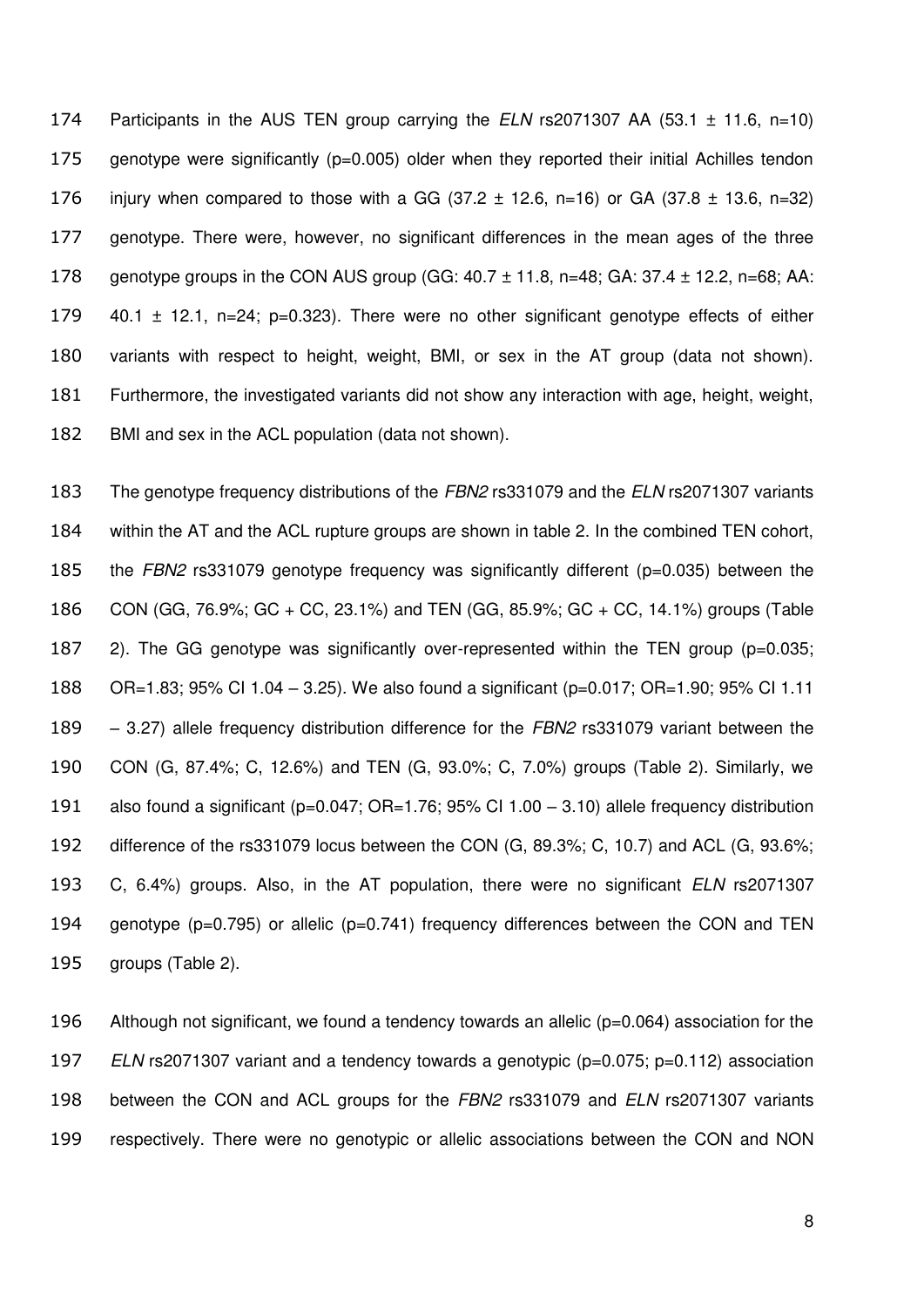subgroup. Furthermore, these gene variants did not show any significant distribution difference when participants were grouped into genders (data not shown).

### **Discussion**

 We have shown that the *FBN2* rs331079 variant is significantly associated with the risk of both AT and ACL rupture. Specifically, the GG genotype was over-represented in participants with chronic AT and the G allele was over-represented in both pathologies. Therefore, it appears that individuals carrying the G allele or the GG genotype are approximately twice as likely to develop either of the two injuries. Interestingly this same variant has recently been shown to associate with intracranial aneurysms in a Dutch population [32]. However, in the Dutch study it was the C allele that was found to be the risk factor as opposed to the G allele. It is noteworthy that *FBN2* mRNA levels have been shown to be elevated in rat Achilles tendon undergoing repair with expression of *FBN2* reported to be increased for ten days post injury [13]. Similarly, an increase in the expression of *FBN2* has been found in other pathologies such as mitral valve prolapse [27].

 ELN and FBN-2 are known to form a network of microfibrils that maintains the tendon architecture [31]. An increase in FBN-2 levels might be expected to increase the density of 216 the tendon and lead to an increase in tendon stiffness and rigidity possibly affecting the compliance of the tendon to muscle movement [4]. On the other hand, a decrease in FBN-2 levels could result in weaker tendons caused by structural deficiencies in the microfibril network [30]. Impairment of the function of FBN-2 is believed to be a major determinant of microfibrillopathy [30] which is speculated to precede a tendinopathy. Furthermore, the increase in *FBN2* expression levels observed during tendon repair [13] is consistent with an important role for FBN-2 in maintaining the tendon's architectural integrity.

 Mutations such as the G3532T and G3590A substitutions have been found within the *FBN2* gene that lead to the development of connective tissue disorders such as congenital contractural arachnodactyly [9]. The rs331079 variant that we investigated in this study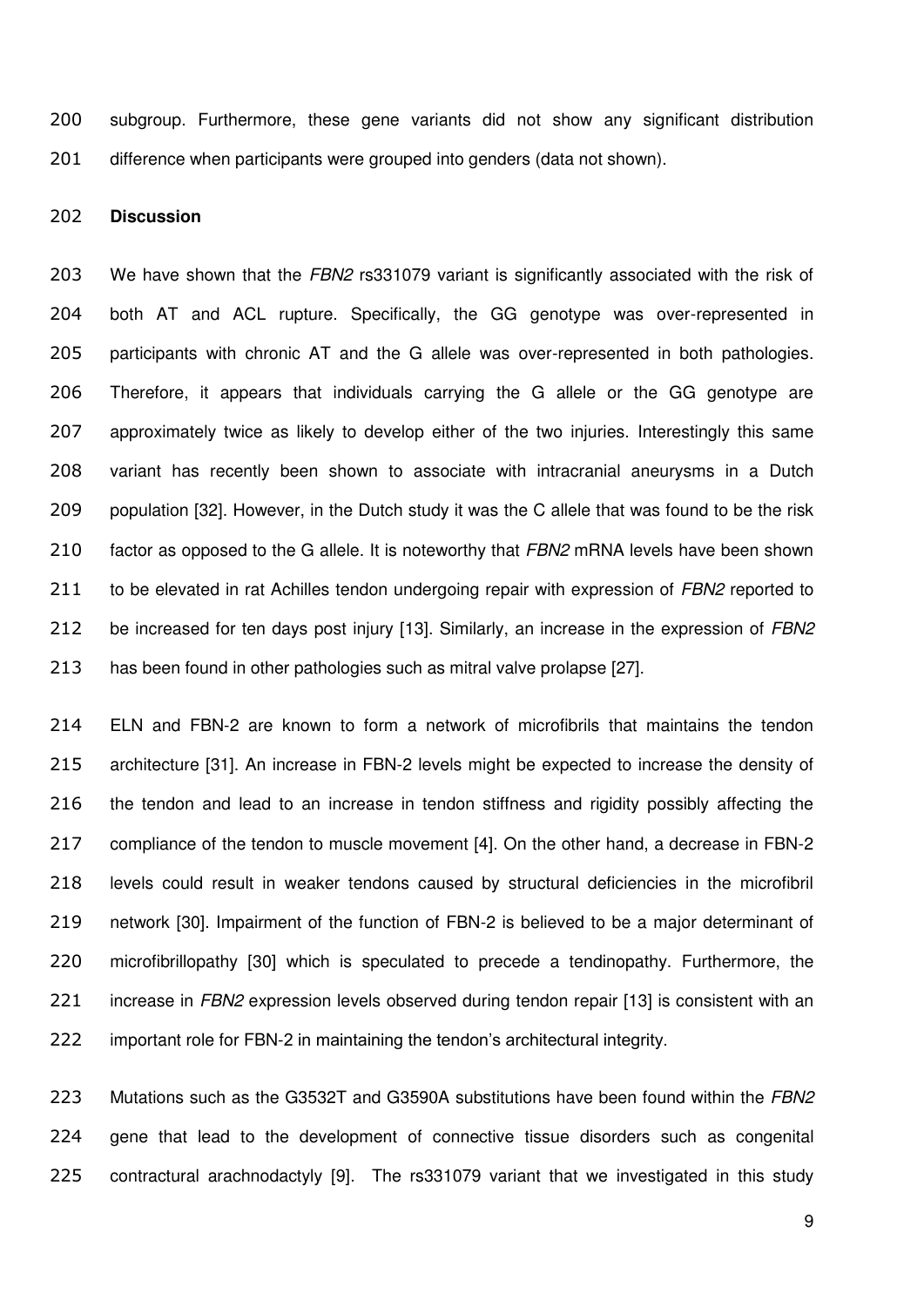resides within an intronic region of the *FBN2* gene (University of Florida. [www.snpper.chip.org\)](http://www.snpper.chip.org/). Although intronic variants do not determine the primary sequence of 228 a protein molecule [1], they may have other, hitherto, undiscovered roles that are necessary for appropriate expression of protein molecules. However, at present the functionality of this 230 variant has not been described and therefore we do not know why it predisposes individuals to AT and ACL rupture. The rs331079 variant is known to be part of a linkage block in Caucasians and is in high linkage disequilibrium (D'=1) with the *FBN2* rs331081, rs331082, and rs331085 variants (Wellcome Trust Sanger Institute. [www.ensembl.com\)](http://www.ensembl.com/). All three of these additional variants are also located within intron 7 of the *FBN2* gene (University of Florida. [www.snpper.chip.org\)](http://www.snpper.chip.org/). The linkage disequilibrium between the rs331079 variant that we investigated and rs331081, rs331082, and rs331085 means that it is conceivable that one 237 of these linked variants may also have a role in predisposing to AT or ACL.

 Our data do not support an association between the *ELN* rs2071307 variant and either AT or ACL ruptures. It is interesting to note however, that although we found no relationship between this variant and either pathology; the rs2071307 SNP is a non-synonymous and 241 possibly deleterious polymorphism (Queen's University. [http://compbio.cs.queensu.ca/F-](http://compbio.cs.queensu.ca/F-SNP/)[SNP/\)](http://compbio.cs.queensu.ca/F-SNP/) which results in a change of amino acid from hydrophobic glycine to hydrophilic serine 243 (University of Florida. [www.snpper.chip.org\)](http://www.snpper.chip.org/). It is possible of course, that other variants within this gene may be associated with either AT or ACL ruptures.

 Although our study found a significant association between the *FBN2* rs331079 G allele and 246 the risk of AT and ACL rupture, the work has some limitations. Firstly, although our SA cohorts (both TEN and ACL rupture groups) were matched for some aspects of physical activity there were some differences in training behaviour and previous exposure to high impact sports for the TEN cohort.. Secondly, we did not have detailed information on sports history for the Australian cohort. Levels of physical activity should be accurately documented in future studies.Furthermore, although the study was sufficiently powered to detect associations with relatively large effects it should be repeated in bigger cohorts. Likewise,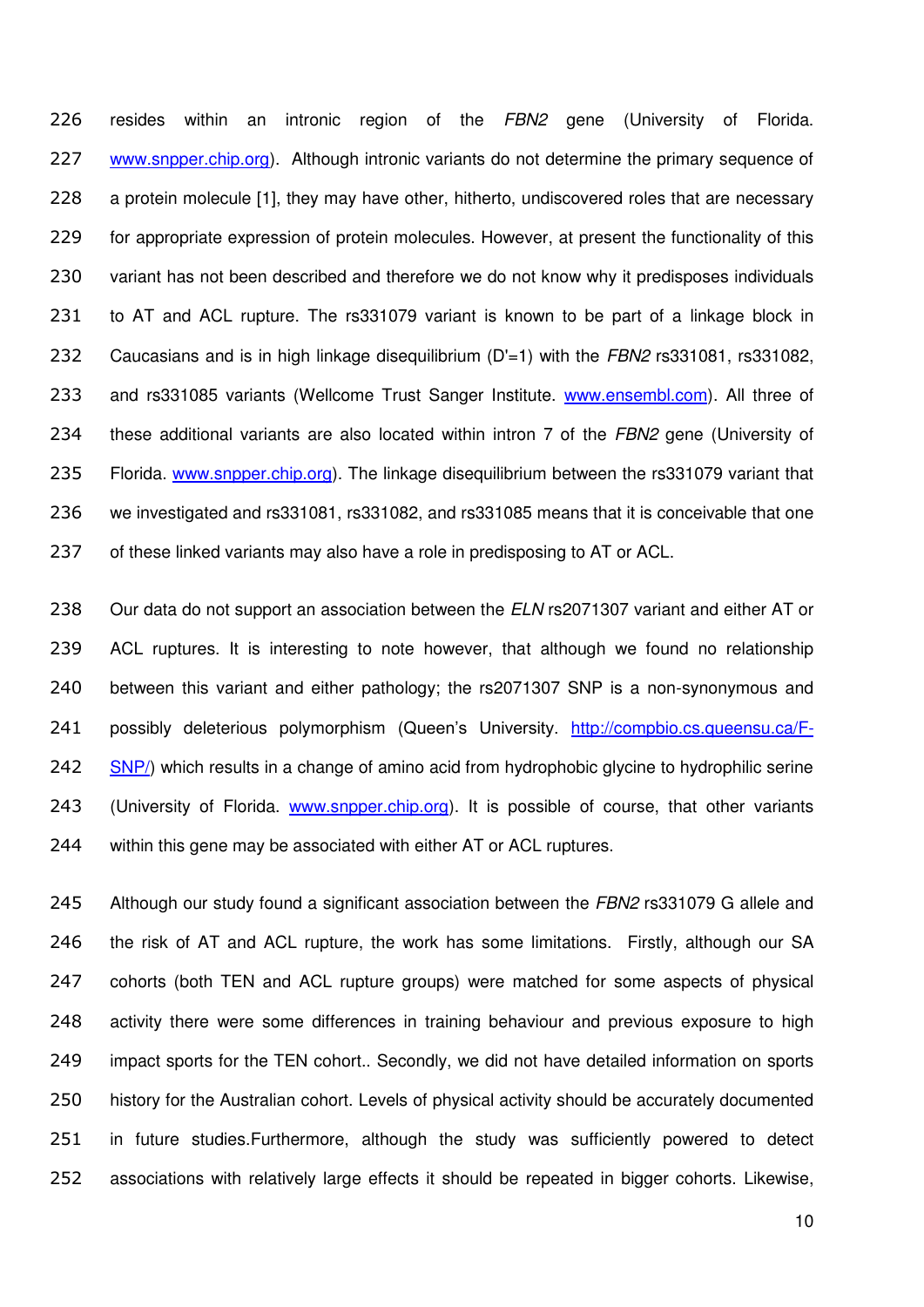additional association studies should be carried out in populations of different ethnicities showing different minor allele frequencies for the rs331079 (African, 3%; European, 10%; ad- mixed American, 28%; East Asian, 7%) and the rs2071307 (African, 26%; European, 39%; ad-mixed American, 30%; East Asian, 14%) variants (1000 Genomes Project, [www.1000genomes.org\)](http://www.1000genomes.org/).

 Finally, the findings from this study advance our understanding of the polygenic basis of musculoskeletal injuries. We suggest that the *FBN2* rs331079 variant should be considered as an additional genetic locus to include in an injury risk assessment model that might be used to identify athletes who are predisposed to AT and ACL ruptures.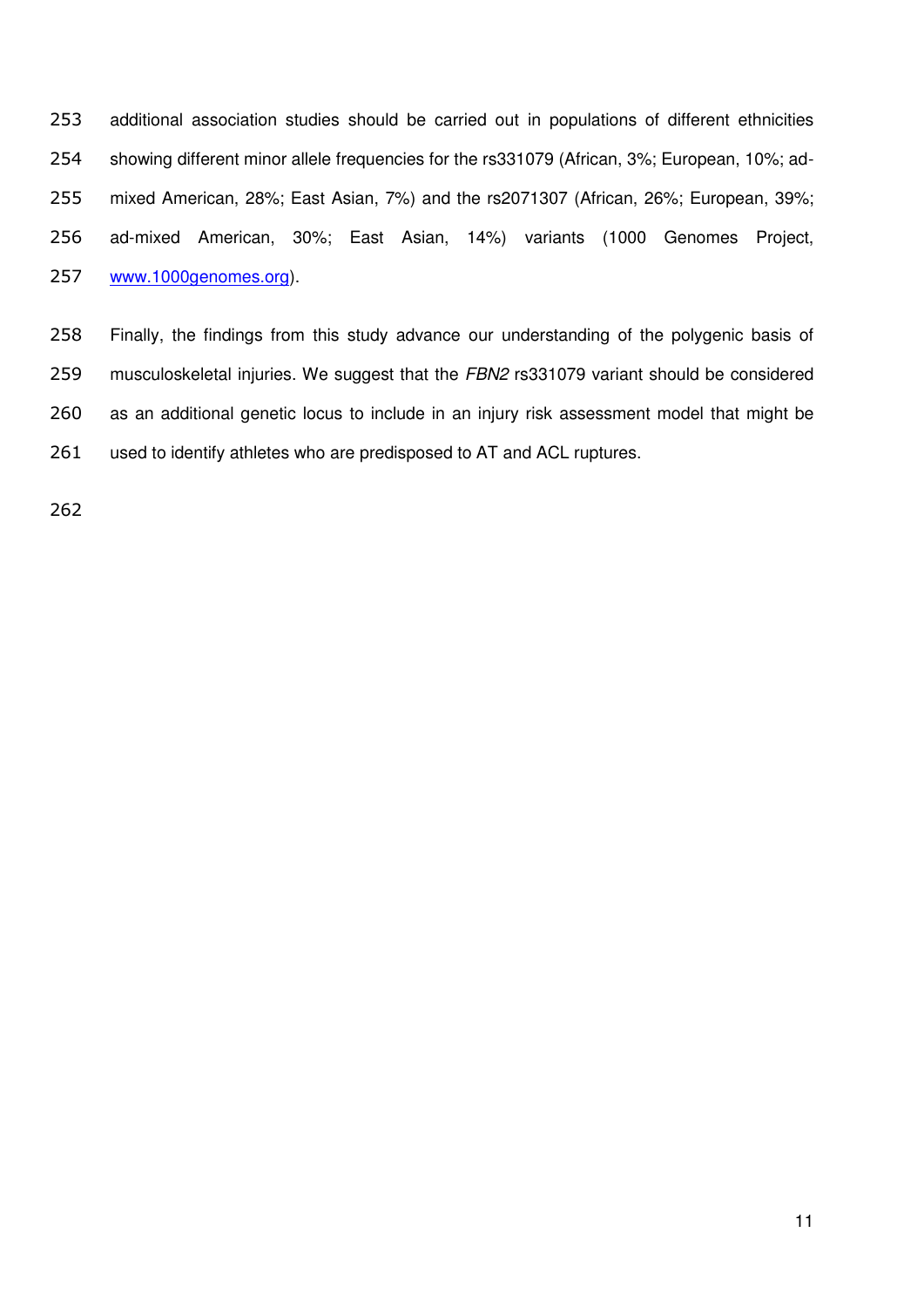#### **References**

 1. *Berget S, Moore C, Sharp P*. Spliced Segments at 5' Terminus of Adenovirus 2 Late Messenger-RNA. Proc Natl Acad Sci U S A 1977; 74: 3171-3175.

 2. *Charbonneau NL, Ono RN, Corson GM, Keene DR, Sakai LY.* Fine tuning of growth factor signals depends on fibrillin microfibril networks. Birth Defects Res C Embryo Today 2004; 72: 37-50.

 3. *Collins M, Raleigh SM.* Genetic Risk Factors for Musculoskeletal Soft Tissue Injuries. Med Sport Sci 2009; 54: 136-149.

 4. *Cook C, McDonagh M.* Measurement of muscle and tendon stiffness in man. Eur J Appl Physiol Occup Physiol 1996; 72: 380-382.

 5. *El Khoury L, Posthumus M, Collins M, Handley CJ, Cook J, Raleigh SM*. Polymorphic variation within the *ADAMTS2*, *ADAMTS14*, *ADAMTS5*, *ADAM12* and *TIMP2* genes and the risk of Achilles tendon pathology: A genetic association study. J Sci Med Sport 2013; 16: 493-498.

 6. *Ellis SG, Dushman-Ellis S, Luke MM, Murugesan G, Kottke-Marchant K, Ellis GM, Griffin B, Tuzcu EM, Hazen S*. Pilot Candidate Gene Analysis of Patients ≥60 Years Old With Aortic Stenosis Involving a Tricuspid Aortic Valve. Am J Cardiol 2012; 110: 88-92.

 7. *Gianotti SM, Marshall SW, Hume PA, Bunt L.* Incidence of anterior cruciate ligament injury and other knee ligament injuries: A national population-based study. J Sci Med Sport 2009; 12: 622-627.

 8. *Gosline J, Lillie M, Carrington E, Guerette P, Ortlepp C, Savage K*. Elastic proteins: biological roles and mechanical properties. Philos Trans R Soc Lond B Biol Sci 2002; 357: 121-132.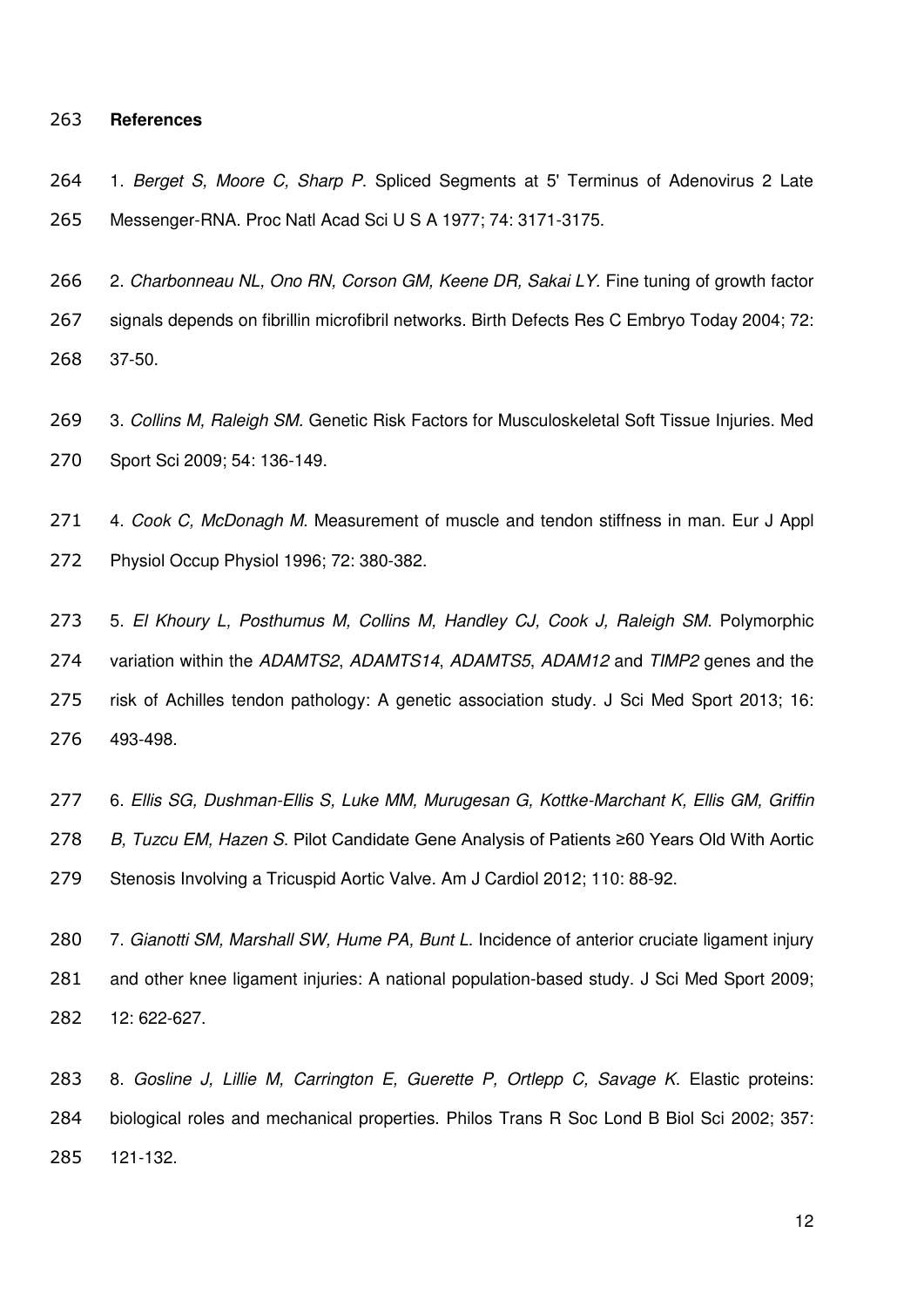9. *Gupta PA, Putnam EA, Carmical SG, Kaitila I, Steinmann B, Child A, Danesino C, Metcalfe K, Berry SA, Chen E, Delorme CV, Thong M, Adès LC, Milewicz DM*. Ten novel *FBN2* mutations in congenital contractural arachnodactyly: Delineation of the molecular pathogenesis and clinical phenotype. Hum Mutat 2002; 19: 39-48.

 10. *Harriss D, Atkinson G*. Ethical Standards in Sport and Exercise Science Research: 2014 Update·. Int J Sports Med 2013; 34: 1025-1028.

 11. *Harriss D, Atkinson G*. Update-ethical standards in sport and exercise science research. Int J Sports Med 2011; 32: 819-821.

 12. *Jarvinen TAH, Kannus P, Maffulli N, Khan KM*. Achilles tendon disorders: etiology and epidemiology. Foot Ankle Clin 2005; 10: 255-66.

 13. *Jelinsky SA, Li L, Ellis D, Archambault J, Li J, St Andre M, Morris C, Seeherman H*. Treatment with rhBMP12 or rhBMP13 increase the rate and the quality of rat Achilles tendon repair. J Orthop Res 2011; 29: 1604-1612.

 14. *Lahiri D, Nurnberger J*. A Rapid Nonenzymatic Method for the Preparation of HMW DNA from Blood for RFLP Studies. Nucleic Acids Res 1991; 19: 5444-5444.

 15. *Ljungqvist A, Schwellnus MP, Bachl N, Collins M, Cook J, Khan KM, Maffulli N, Pitsiladis Y, Riley G, Golspink G, Venter D, Derman EW, Engebretsen L, Volpi P.* International Olympic Committee Consensus Statement: Molecular Basis of Connective Tissue and Muscle Injuries in Sport. Clin Sports Med 2008; 27: 231-239.

 16. *Mokone GG, Schwellnus MP, Noakes TD, Collins M.* The *COL5A1* gene and Achilles tendon pathology. Scand J Med Sci Sports 2006; 16: 19-26.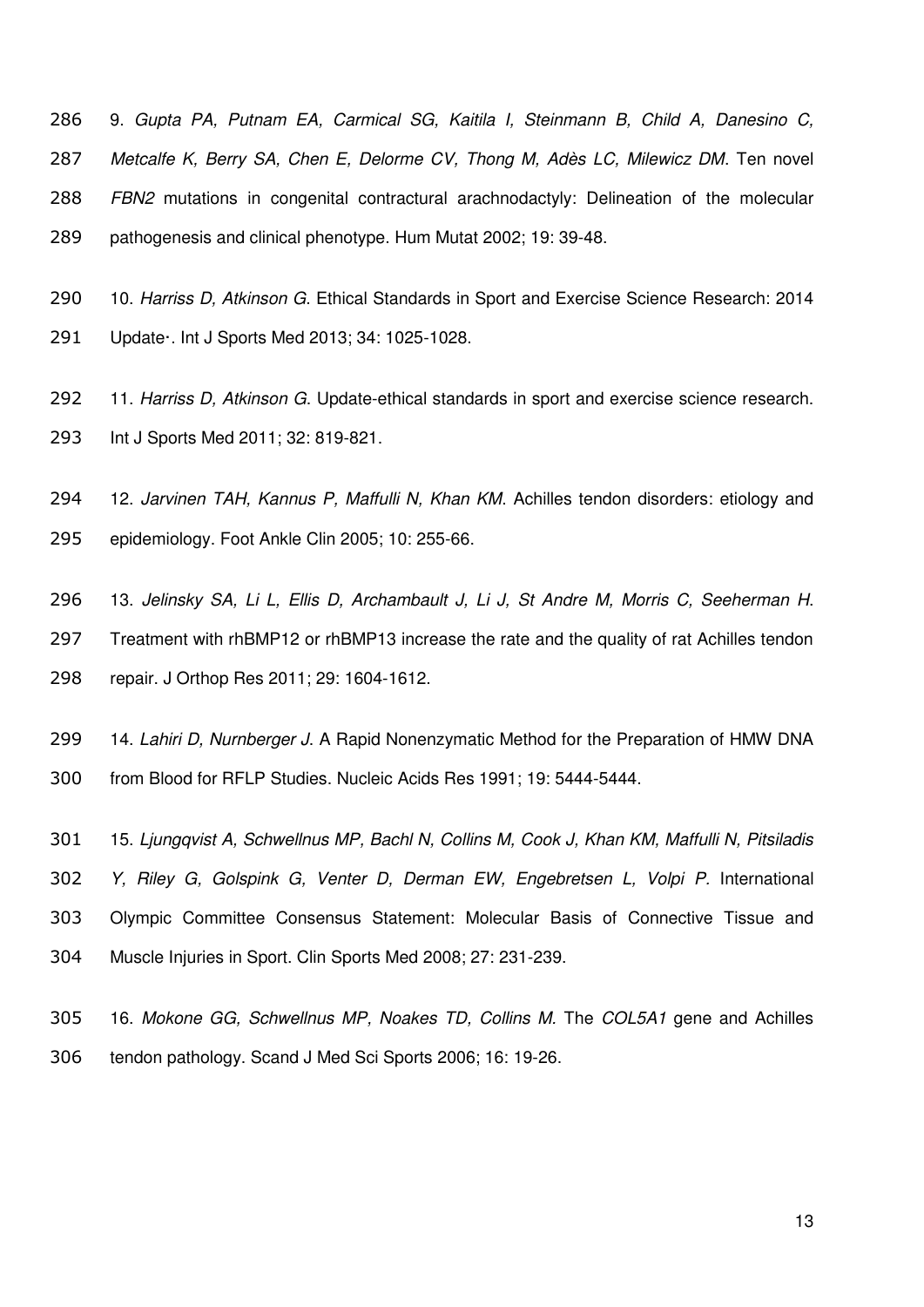17. *Mokone GG, Gajjar M, September AV, Schwellnus MP, Greenberg J, Noakes TD, Collins M.* The Guanine-Thymine Dinucleotide Repeat Polymorphism Within the Tenascin-C Gene Is Associated With Achilles Tendon Injuries. Am J Sports Med 2005; 33: 1016-1021.

 18. *Ng PC, Henikoff S*. SIFT: predicting amino acid changes that affect protein function. Nucleic Acids Res 2003; 31: 3812-3814.

 19. *Parkkari J, Pasanen K, Mattila VM, Kannus P, Rimpelä A.* The risk for a cruciate ligament injury of the knee in adolescents and young adults: a population-based cohort study of 46 500 people with a 9 year follow-up. Brit J Sport Med 2008; 42: 422-426.

20. *Perneger TV*. What's wrong with Bonferroni adjustments. BMJ 1998; 316: 1236.

 21. *Posthumus M, Collins M, van der Merwe L, O'Cuinneagain D, van der Merwe W, Ribbans WJ, Schwellnus MP, Raleigh SM.* Matrix metalloproteinase genes on chromosome 11q22 and the risk of anterior cruciate ligament (ACL) rupture. Scand J Med Sci Sports 2011: 321.

 22. *Posthumus M, September AV, Keegan M, Cuinneagain D, Van der Merwe W, Schwellnus MP, Collins M.* Genetic risk factors for anterior cruciate ligament ruptures: *COL1A1* gene variant. Brit J Sport Med 2009; 43: 352-356.

 23. *Posthumus M, Collins M, Cook J, Handley CJ, Ribbans WJ, Smith RKW, Schwellnus MP, Raleigh SM.* Components of the transforming growth factor-β family and the pathogenesis of human Achilles tendon pathology—a genetic association study. Rheumatology 2010; 49: 2090-2097.

 24. *Posthumus M, September AV, O'Cuinneagain D, van der Merwe W, Schwellnus MP, Collins M.* The association between the *COL12A1* gene and anterior cruciate ligament ruptures. Brit J Sport Med 2009; 44: 1160-1165.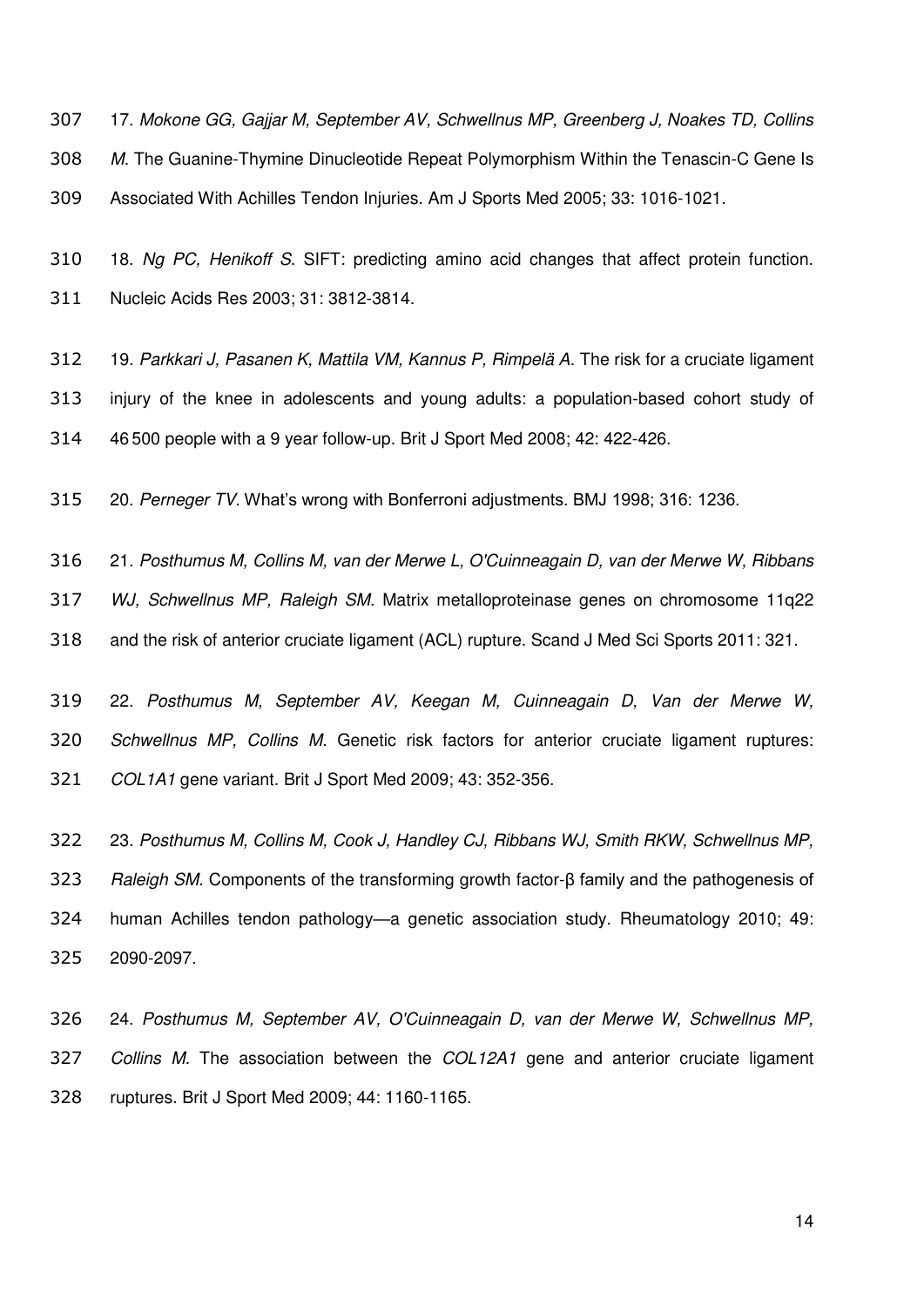25. *Posthumus M, September AV, O'Cuinneagain D, van der Merwe W, Schwellnus MP, Collins M.* The *COL5A1* Gene Is Associated With Increased Risk of Anterior Cruciate Ligament Ruptures in Female Participants. Am J Sport Med 2009; 37: 2234-2240.

 26. *Puddu G, Ippolito E, Postacchini F*. A classification of Achilles tendon disease. Am J Sport Med 1976; 4: 145-50.

 27. *Radermecker MA, Limet R, Lapiere CM, Nusgens B*. Increased mRNA expression of decorin in the prolapsing posterior leaflet of the mitral valve. Interact CardioVasc Thorac Surg 2003; 2: 389-394.

 28. *Raleigh SM, Posthumus M, O'Cuinneagain D, van der Merwe W, Collins M.* The GDF5 Gene and Anterior Cruciate Ligament Rupture. Int J Sports Med 2013; 34: 364-367.

 29. *Raleigh SM, van der Merwe L, Ribbans WJ, Smith RKW, Schwellnus MP, Collins M*. Variants within the MMP3 gene are associated with Achilles tendinopathy: possible interaction with the COL5A1 gene. Br J Sports Med 2009; 43: 514-520.

 30. *Robinson PN, Godfrey M.* The molecular genetics of Marfan syndrome and related microfibrillopathies. J Med Genet 2000; 37: 9-25.

 31. *Rosenbloom J, Abrams WR, Mecham R*. Extracellular matrix 4: the elastic fiber. FASEB J 1993; 7: 1208-1218.

 32. *Ruigrok YM, Rinkel GJE, van't Slot R, Wolfs M, Tang S, Wijmenga C.* Evidence in favor of the contribution of genes involved in the maintenance of the extracellular matrix of the arterial wall to the development of intracranial aneurysms. Hum Mol Genet 2006; 15: 3361- 3368.